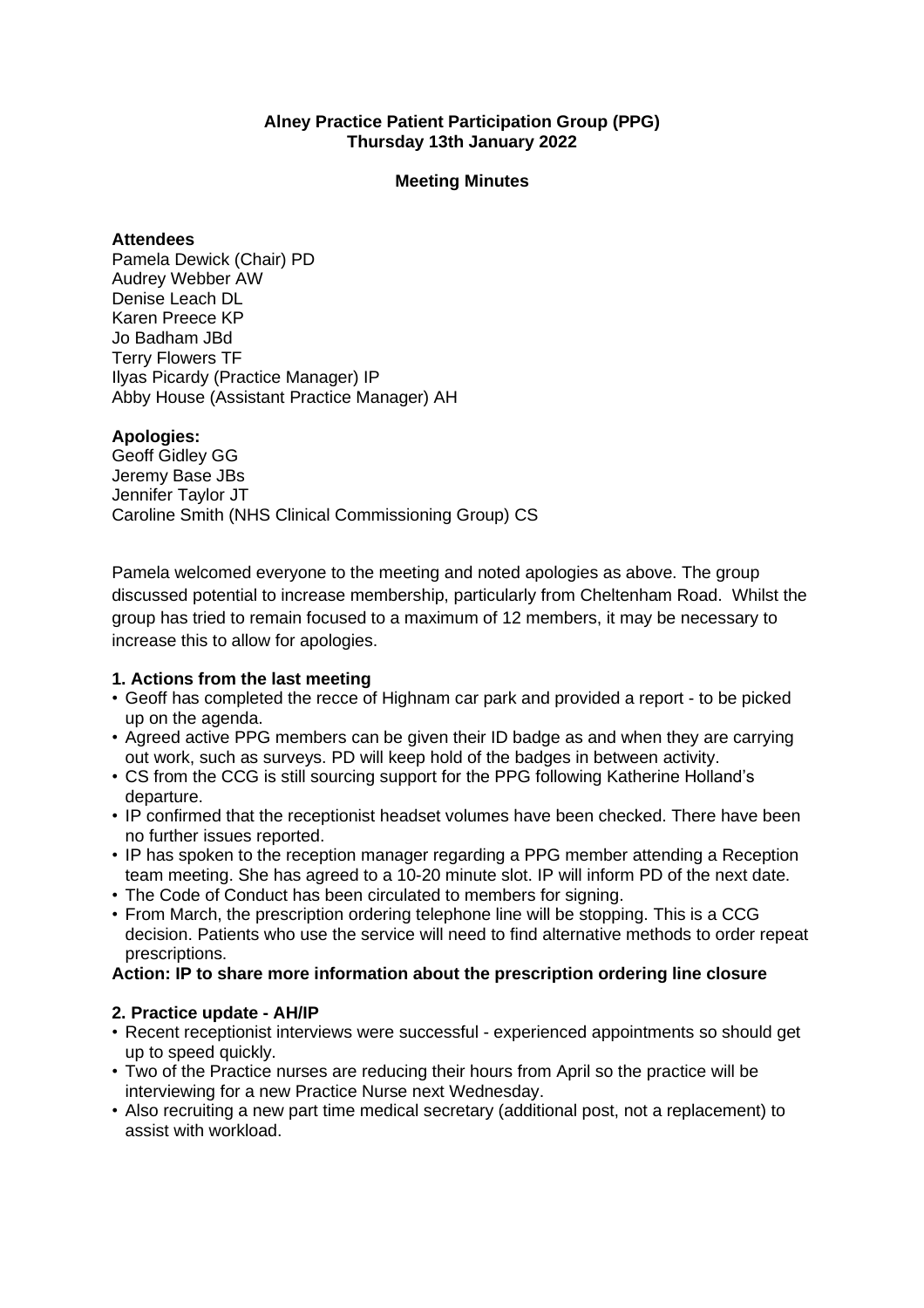- Covid boosters ongoing clinics throughout January-March but on a smaller scale which means practice staff are likely to have more capacity. Estimated number of eligible surgery patients who haven't had their booster is just under 3,000.
- CCG have said that chronic disease reviews, e.g. diabetes or asthma reviews, are to be treated as non-urgent and to be paused whilst the vaccination programme is a priority. Alney Practice intends to catch up with these in April. If someone's condition is deteriorating, they should still contact the practice for an appointment. If someone has not had a review for a long time, e.g. since before Covid, the practice will try to prioritise them.

# **3. Workplan Update - AW**

Four goals, the first being to be a highly effective, successful PPG for the Alney Practice. Progress is already being made against the actions, although we may wish to keep working on increasing numbers, whilst focusing on quality over quantity / people who want to actively engage.

Second goal - to communicate and engage with patients and staff at all sites of the Alney Practice. Really good progress here - website updates, Facebook page and quarterly newsletter. AW is working on the next edition, which she would like to cover the telephone and data, e.g. on calls answered.

IP thanked AW for her work on the newsletter, which was really well received, including by partners. AW suggested the newsletter could include a spotlight on a member of staff, starting with IP.

Covid is curbing some of our activities and some actions on the workplan, e.g. reviewing patient insight data, complaints, compliments and comments, may need to be our next priorities in the next quarter. AW suggested that the PPG could review complaints and look to recommend improvements where we identify themes and provide a patient voice to the response. IP was supportive of this suggestion but suggested some trend data could be most useful.

IP reported that last year, the practice had 21 formal complaints in total. Most informal complaints related to the phone lines.

IP also suggested that the PPG could play a role in a patient survey, which hasn't been done for a while. The PPG could help to analyse the results and develop actions emerging from it. A staff survey was also suggested.

# **Action: JBd will coordinate a small working group to develop a draft survey**

Third goal - to support Alney Practice to provide a positive patient experience of accessing services provided by the practice. Work has already progressed with the car park, telephones, etc. so the PPG will just need to keep their eye on these. There is an action on the accessibility of Cheltenham Road but the specific issue is not clear. This possibly relates to car parking, which is an ongoing challenge. Some parking is taken up by staff and one suggestion may be an arrangement with the university. IP noted that appointment times are being scheduled to manage congestion at the surgery.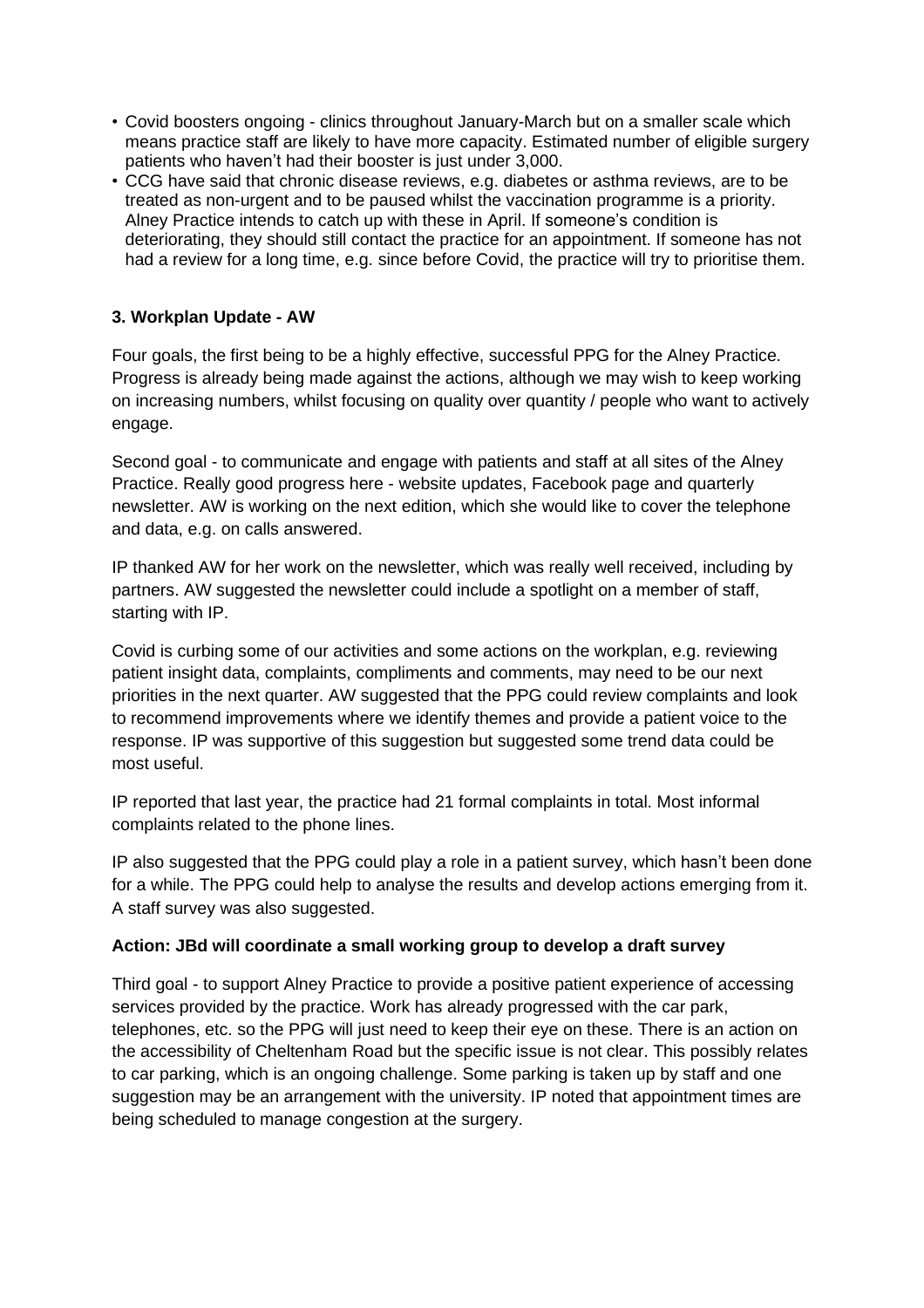Fourth goal - to support Alney Practice to care for patients, including how the PPG can support the social prescriber. AW suggested that we could invite Rachel to the next meeting to talk about opportunities, e.g. walk talk walk and community garden.

## **Action: PD to invite Rachel to the next PPG meeting.**

## **4. Code of Conduct**

All members except one have returned a signed Code of Conduct - the group was uncertain if this member is able to engage with the group, particularly when meeting virtually. Agreed to offer to send a hard copy and ask for it to be returned within 14 days should this member wish to take part when the PPG returns to face to face meetings.

Post Meeting Note: The member had emailed PD during the meeting to say it is not possible at this current time to give time to the committee. He also said that if, in the future the situation changes in regards to Covid and meetings go back to normal, he would still be interested.

The group agreed members should provide PD with our phone numbers/address for contact purposes.

## **Action: All members to share phone numbers and addresses with PD**

## **5. Highnam Brief Patient Survey Report**

GG was unable to make the meeting but his report noted that, even though there are extra parking spaces, some people are choosing to park in the lane still.

IP noted that some patients still didn't know about the car park and phone line improvements so next time a big change is introduced it may be helpful to send out a batch text.

## **Any Other Business**

DW asked for clarification on the new Quayside building and whether this has replaced the Eastgate House site for out of hours/walk in treatment, as well as how someone would access it. AH confirmed that this is now the site of the Gloucester Health Access Centre. They have a direct line phone number or you can get an appointment there by calling 111.

PD and AW suggested this is the sort of thing that could go in the newsletter, i.e. information that makes life easier for patients. IP/AH will provide some information on what sorts of things you would use the Health Access Centre for.

#### **Date of Next Meeting**

Thursday 3rd March, 10am, MS Teams

#### **Summary of Outstanding Actions**

| Share PPG visual resources, including poster/image for waiting room screens,<br>with AH and IP | Katherine            |
|------------------------------------------------------------------------------------------------|----------------------|
| Provide any patient feedback on e-consult to Ilyas                                             | Pamela/<br>Katherine |